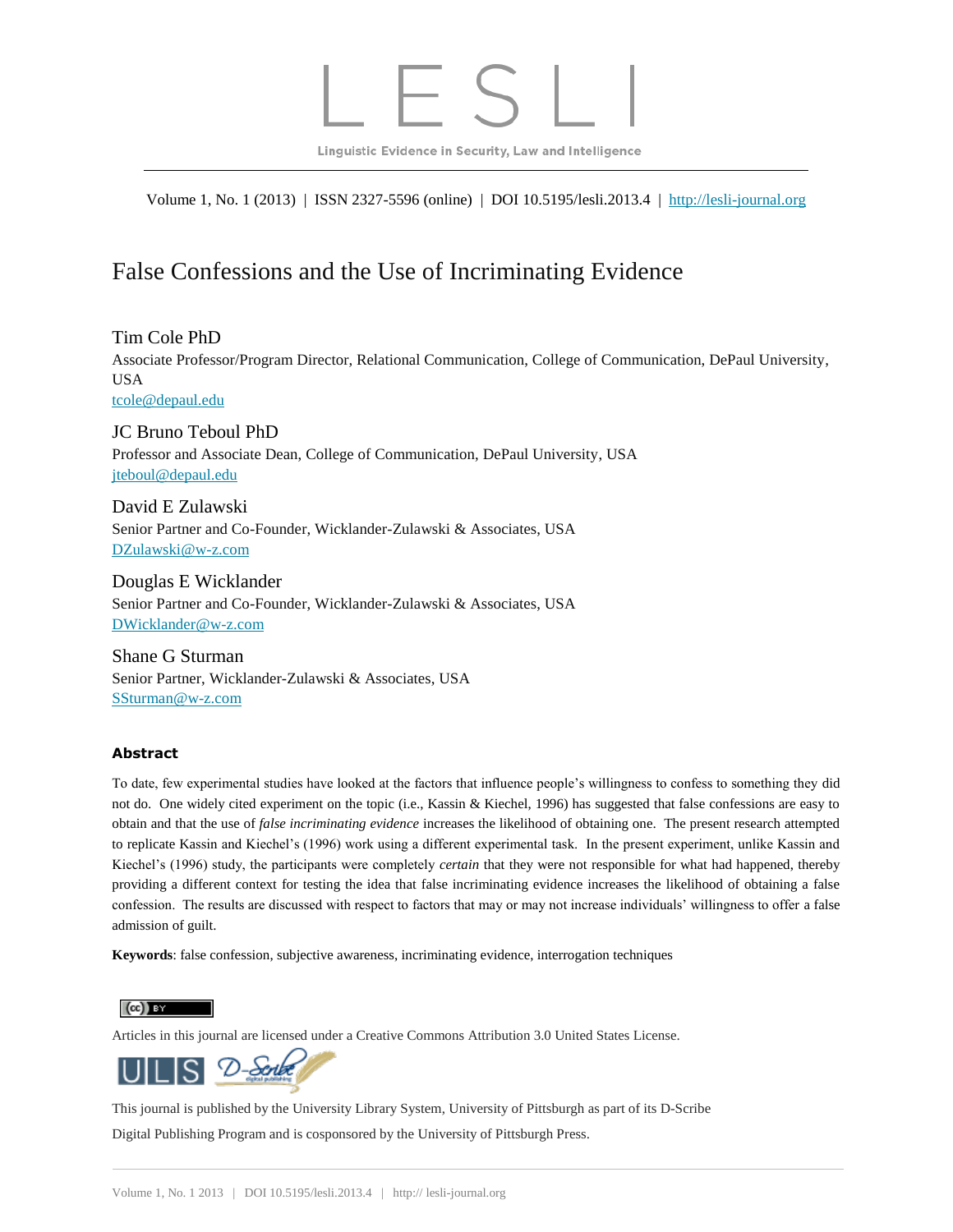# False Confessions and the Use of Incriminating Evidence

Confessions play a critical role in our system of justice. Self-incriminations are often the determining factor influencing case outcomes in both the private and public sector (Kassin, 1997). However, confessions, like many other aspects of our justice system, can be fraught with error. At worst, false confessions have been used to convict and punish the innocent (Leo & Ofshe, 1998).

Empirical research, which would help shed light on the issue of false confessions, is difficult to conduct. Meaningful results require that individuals be placed in a variety of situations where people are interrogated for crimes they did and did not commit. Placing people in such situations is generally unethical, which greatly limits the type of research that scholars can conduct. As a result, little relevant experimental research has been done on interrogation techniques and false confessions.

One notable exception was a cleverly designed study conducted by Kassin and Kiechel (1996). In their study, Kassin and Kiechel (1996) asked students to participate in a computer-based reaction time test. During the experiment, the participants were asked to type letters on a keyboard as they were spoken aloud. The participants were instructed NOT to hit the "ALT" key during the task or else the computer would crash and all of the data would be lost. Unbeknownst to the participants, approximately a minute into the typing test, the computer was designed to crash. The experimenter immediately accused the participants of hitting the "ALT" key. When the participants offered an initial denial, the experimenter examined the keyboard and claimed that the data from the study had indeed been lost. The experimenter again (falsely) accused each participant of hitting the "ALT" key: "Did you hit the 'ALT' key?" (Kassin & Kiechel, 1996, p. 126).

In addition, the researchers manipulated two independent variables during the experiment: *vulnerability* and the use of *false evidence*. *Vulnerability* was manipulated by varying the speed of the typing task – a slow paced condition (43 letters per minute) versus a fast-paced condition (67 letters per minute). *False evidence* was manipulated in two ways – either by having a confederate student provide a false eyewitness account of the participant hitting the "ALT" key or the confederate claimed not to see what happened. The dependent outcome, among other things, was the willingness of the participants to sign a false confession stating that they had accidentally hit the "ALT" key during the reaction time test. Across all conditions, 69% of the participants signed a false confession. Participants were least likely to sign a false confession in the slow-paced, no false witness condition (35%) and they were the most likely to sign an admission of guilt in the fast-paced, false witness condition (100%).

Kassin and Kiechel (1996) when discussing their results reported the following:

*"The present study provides strong initial support for the provocative notion that the presentation of false incriminating evidence – an interrogation ploy that is common among the police and sanctioned by many courts – can induce people to internalize blame for outcomes they did not produce. These results provide an initial basis for challenging the evidentiary validity of confessions produced by this technique." (p. 127).* 

The influence of Kassin and Kiechel's (1996) study is hard to overstate. Their study was published in a prestigious academic journal (*Psychological Science*) and it has been widely cited over the years (e.g., Hoeffel, 2002; Lassiter, 2002; Meares & Harcourt, 2000; Nadler, 2002; Schacter, 1999, Weisselberg, 1998; etc.). Not only has this study been extensively cited across a variety of academic disciplines (psychology, law, criminal behavior), but also the findings have been called "amazing" and "provocative" (Agar, 1999, p. 27, Kassin, 1997, p. 227). Kassin and Kiechel's (1996) results have even made their way into college lectures, industry-based seminars, textbooks, as well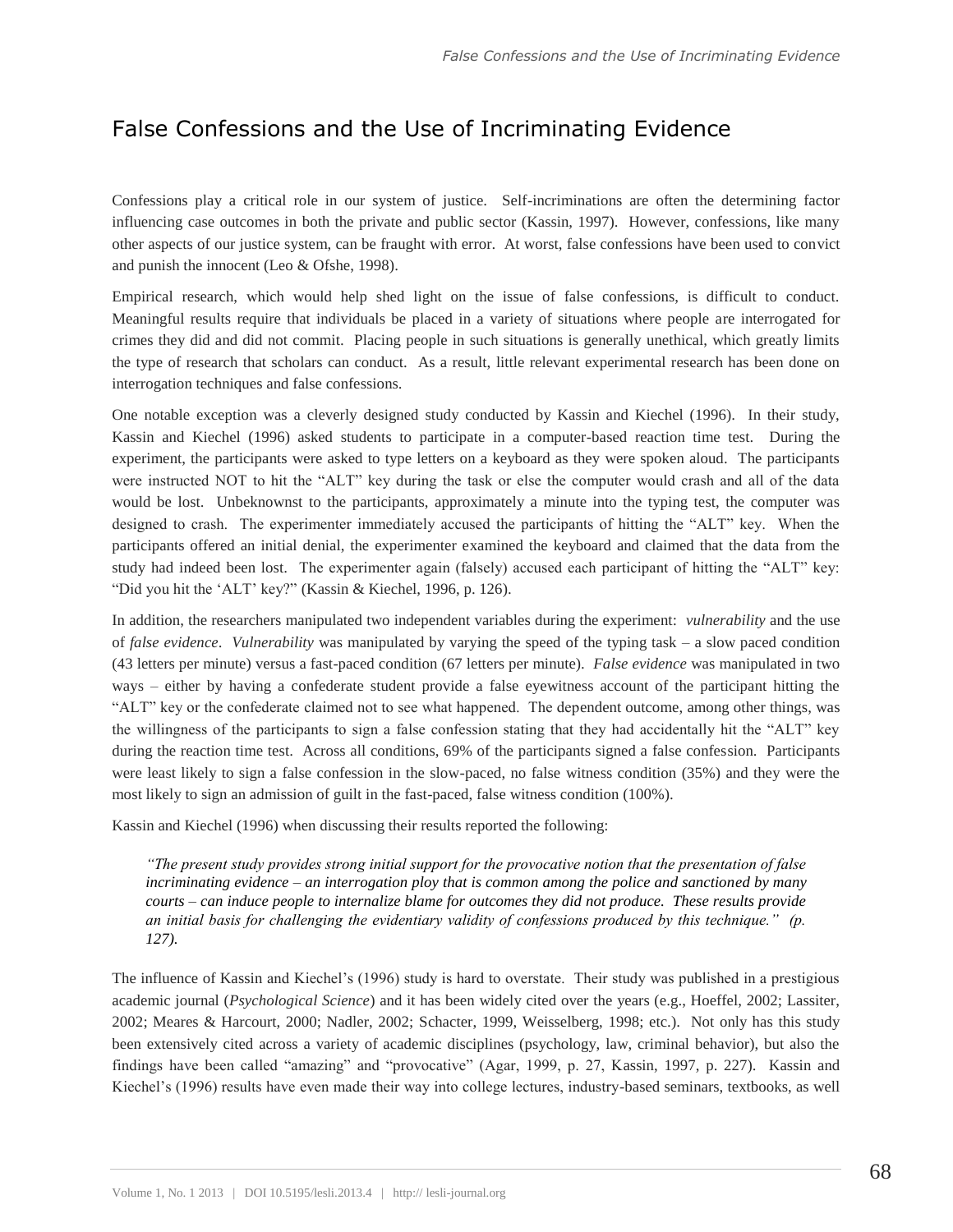as the popular press (*Psychology Today*, Perina, 2003; *New York Times Upfront*; Smith 2003; *The Olympian,*  Shannon, 1996).

In addition to being widely cited, Kassin and Kiechel's (1996) work has been replicated on at least three other occasions (see, Forrest et al., 2002; Horselenberg et al., 2003; Redlich & Goodman, 2003). These replications all made use of the same general technique – a typing test where a computer is designed to crash and the participants are subsequently accused of hitting a key they were asked not to hit. Overall, these replications lend further support to Kassin and Kiechel's (1996) main claim – that false confessions can be easily obtained. Between 61% and 82% of the participants in these studies took responsibility for an action they did not commit.

While Kassin and Kiechel's (1996) original study tends to be viewed as providing provocative support for the idea that false confessions can be obtained through the mere use of false evidence, we believe that there are several underlying issues that warrant further investigation and debate. Specifically, we believe that there are two interrelated problems associated with Kassin and Kiechel's (1996) original study that cast doubt on some of the claims being made. We believe that *vulnerability* was inadequately operationalized and as such the role that *subjective awareness* may have played in their experiment was not emphasized. We believe that these issues have led to problems with the way that Kassin and Kiechel's (1996) results are often cited.

To begin with, we believe that there are problems with Kassin and Kiechel's (1996) operationalization and discussion of *vulnerability*. In their methods section, Kassin and Kiechel (1996) define *vulnerability* as participants' "subjective certainty concerning their own innocence" (p. 126). In other words, are the participants aware of what they may or may not have done? To manipulate levels of *uncertainty/vulnerability*, Kassin and Kiechel (1996) varied the pace of the typing task in the low vulnerability condition from 43 letters per minute to 67 letters per minute in the high vulnerability condition. Their manipulation check involved examining the number of typing errors that occurred across these two conditions. While this manipulation check showed that people made more typing errors when typing faster, it does not necessary mean that people were more uncertain about their culpability in the highly vulnerable condition. The manipulation check did not address the participants' subjective awareness of their actions.

We believe that if Kassin and Kiechel (1996) had assessed the participants' subjective uncertainty, rather than merely observe typing errors – they would have found that the participants most likely exhibited a fairly high degree of *uncertainty/vulnerability* even in the low vulnerable (slow typing) condition. Accidentally hitting the wrong key during a typing test, for most people, seems fairly plausible. Accordingly, we believe that a fairly high level of *uncertainty/vulnerability* was present throughout all of their experimental conditions. This claim has important implications which will be addressed shortly.

Not only do we believe that there were problems with Kassin and Kiechel's (1996) operationalization of *vulnerability*, but we also think that they did not adequately address this issue in the discussion of their findings. For the most part, their discussion focuses on the issue of *false evidence*. Kassin and Kiechel (1996) call their findings about the use of false evidence "provocative*"* and claim that the results provide a basis for challenging the use of this technique by law enforcement (p. 127). With respect to the issue of *vulnerability/uncertainty*, this variable is mentioned only in passing – as a limitation of the study – that the typing task involved an "unconscious act of negligence, not an act involving explicit criminal intent" (Kassin & Kiechel, 1996, p. 127).

We believe, however, that the participants' level of *uncertainty* about their culpability is the *decisive* factor underlying the findings obtained (also see Freyd, 1996; Gleaves & Freyd, 1997). Simply put, false confessions can occur when people are falsely accused of an action AND they have no awareness or recollection of what they may have done. Essentially, we believe that the results obtained by Kassin and Kiechel (1996) are most likely due to an interaction between the use of false evidence and the participants' lack of awareness about whether or not they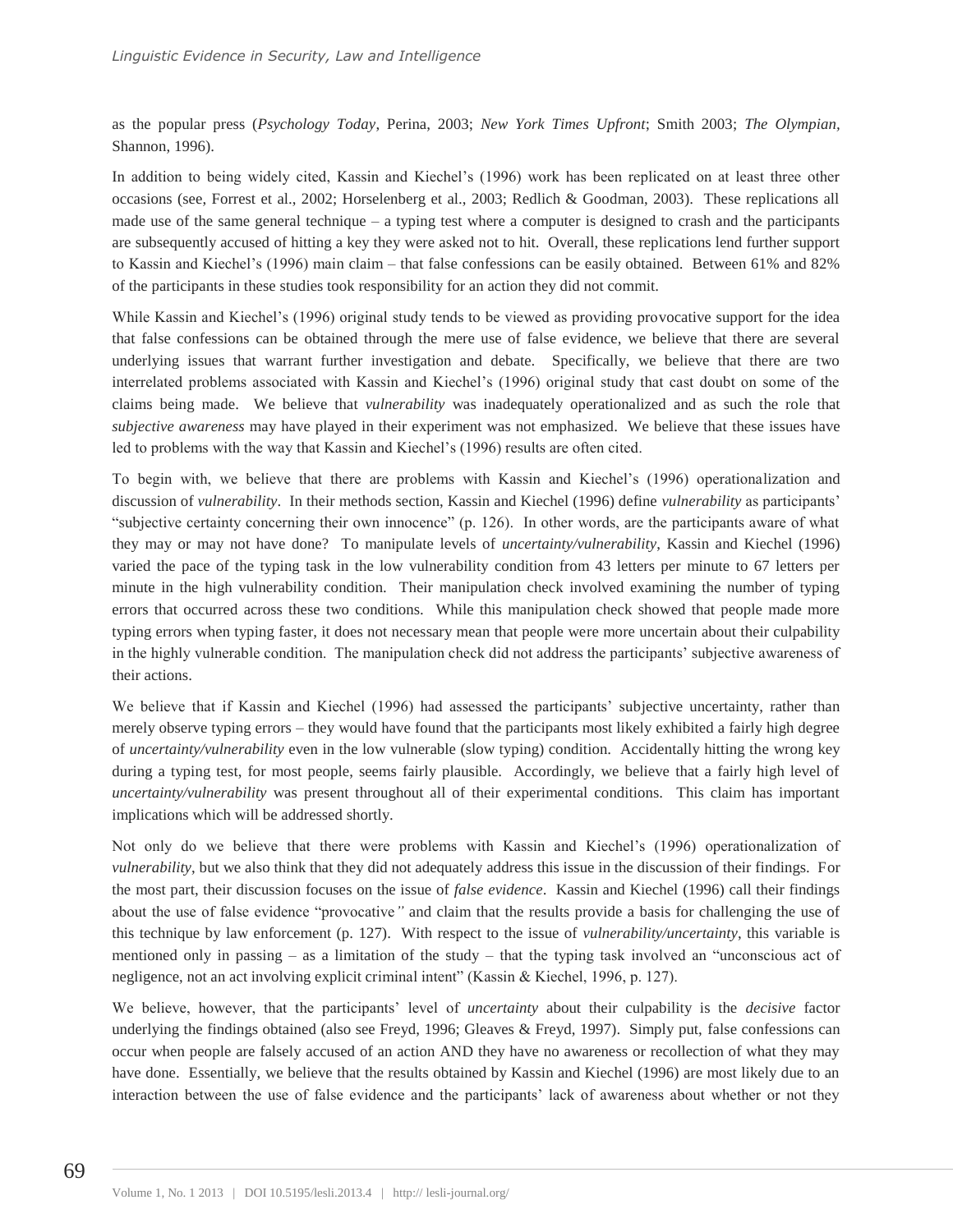struck the "ALT" key while typing. False evidence is not necessarily a problem in and of itself; rather it can be highly problematic when people lack awareness or knowledge of their culpability. Essentially, we believe that even in Kassin and Kiechel's (1996) low vulnerable condition, the participants were still highly prone to giving a false confession due to the inherent uncertainty underlying the typing task used.

Because of the problems identified above, we believe that the results of Kassin and Kiechel's (1996) study are often overstated or cited out of their appropriate context (also see, Freyd, 1996; Gleaves & Freyd, 1997). While not always the case (see, Kassin et al., 2003; Wood, 2000), in many instances the claims made about the findings focus solely on the interrogation strategy used to obtain a false confession rather than the context in which the strategy was used.

For instance, when discussing Kassin and Kiechel's (1996) study, Loftus (1997a) states that, "*merely* [italics added] claiming to have seen a person do something can lead that person to make a false confession of wrongdoing" (p. 75). In another article, Loftus (1997b) notes that these "findings show powerfully that false incriminating evidence can lead people to accept guilt for a crime they did not commit" (p. 84). Lassiter et al., (2002) also describes Kassin and Kiechel's (1996) study by focusing on the interrogation *technique* used rather than the psychological context in which it occurred when they state, "However, such third-degree intimidation has been replaced by non-assaultive psychological manipulation that is not always recognized as coercive but, as research has shown, can nonetheless lead to false admissions of guilt" (p. 871). Or as noted by Hoffman et al., (2001), "Similarly, Kassin and Kiechel (1996) found that presenting people with false incriminating evidence can lead them to confess to an act they did not commit and to internalize the confession and, perhaps, confabulate details in memory" (p. 403). Likewise, Koriat et al., (2000) note that, "Innocent subjects who initially denied the charge of damaging a computer, tended to admit that charge, express guilt, and provide confabulatory details when a confederate said that she had seen them perform the action" (p. 507). And Garven at el., (1988) claim that "Kassin and Kiechel (1996) found that college students were substantially more likely to make a false confession to wrongdoing when a "witness" claimed to have seen the act" (p. 356). Finally, when discussing a rape case in a local newspaper article, Loftus is quoted as saying "a scholarly journal this month reported on an experiment in which 90 percent of subjects would confess if you tell them someone else saw them do it" – an apparent reference to Kassin and Kiechel's (1996) study (Shannon, 1996 cited in Gleaves & Freyd, 1997, p. 993; also see, Freyd, 1996).

As this brief review illustrates, citations of Kassin and Kiechel's (1996) experiment often focus on the interrogation *strategy* used to create a false confession, rather than referring to the interplay between interrogation techniques and the context in which such strategies may be problematic. Consistent with our claim is the fact that we have not been able to find a single instance where their study is used to make claims *solely* about the context in which a false confession might be produced – that being situations where people lack knowledge of their actions. This is especially interestingly in light of the fact that approximately 50% of the participants in Kassin and Kiechel's (1996) study confessed without ever being confronted with the use of false evidence. By comparison, Kassin and Kiechel's (1996) study is often used when making claims about the problematic nature of using *false evidence* without linking those results to any context whatsoever. In fact, to read the literature, it is possible to come to the conclusion that the use of *false evidence* is highly questionable, regardless of how and when it is used. This conclusion is concerning, given the possibility that the situational context (subjective uncertainty) may be the *decisive* factor underlying Kassin and Kiechel's (1996) findings.

There have been real world consequences associated with Kassin and Kiechel's (1996) research. Calls have been made to challenge or regulate the use of false evidence on the basis of their study (Conti, 1999; Kassin & Kiechel, 1996; Lassiter et al., 2001). Experienced practitioners, on the other hand, claim that the use of false evidence is often very useful when trying to solve actual crimes in the real world. Clearly, more research needs to be done in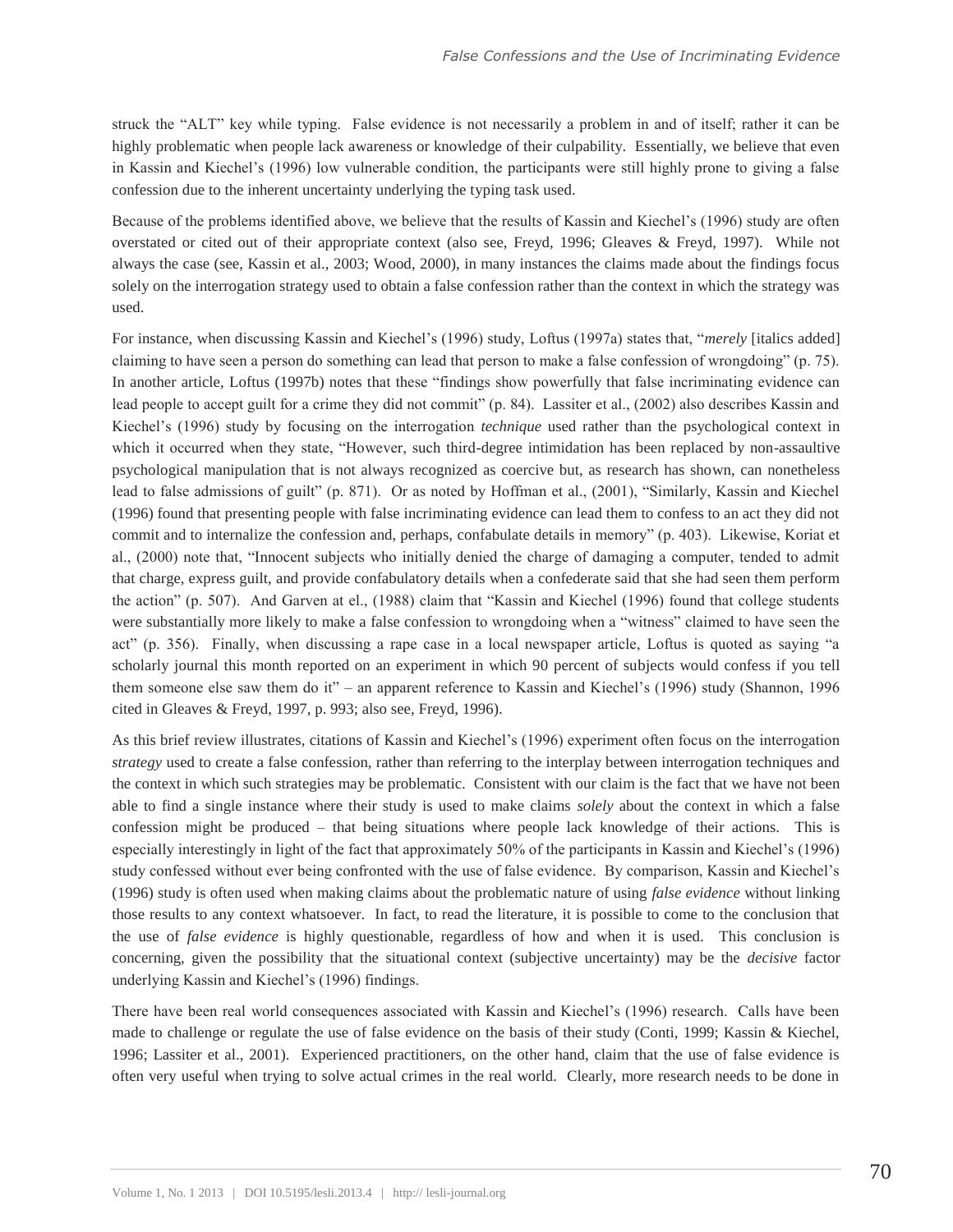order to have a better understanding of how and when the use of false evidence may or may not be more likely to result in a false confession.

In summary, we believe that "extraordinary claims require extraordinary evidence" (Carl Sagan). So while Kassin and Kiechel's (1996) work is used to make provocative claims, we feel the evidence presented to date falls short. Accordingly, we replicated Kassin and Kiechel's (1996) study in an attempt to address the following research question: Is it easy to obtain false confessions when individuals are subjectively *certain* of their actions? With this in mind, we replicated Kassin and Kiechel's research in a context where the consequences are low (why not confess?), but where people are certain that they are not at fault ("I didn't do it.").

## Method

## **Overview**

The present study was designed to examine if the use of false evidence can result in false confessions in a context where the consequences for confessing are low, but subjective certainty about one's actions is high. We used methods similar to those used in prior research – making accusations of wrongdoing and presenting individuals with false evidence – but we conducted our research using a different task. Rather than using a typing test, we wrongly accused the participants in our study of breaking a lamp.

## **Participants**

Fifty-five individuals participated in this study, which was conducted at a large, urban, private university. Twenty men (36%) and thirty-five women (64%) took part in the experiment and their median age was twenty-one (min = 18, max = 24). All participants received a \$10 reward for their involvement in the study.

#### **Procedure**

Participants were recruited through flyers posted on campus and handed out in large introductory-level liberal arts and sciences courses. The flyers asked potential participants to contact the lead investigator via email and set up an individual appointment to participate in the study. Through the recruitment process, the participants were led to believe that they would be filling out a survey and subsequently discussing some of their answers with one of the primary investigators.

When each participant arrived for his/her appointment, he/she met with one of the investigators in the researcher's office on campus. Each participant was told that he/she would be filling out a survey about "close relationships" and that when finished he/she would be discussing some of his/her answers with the researcher. The participants were then taken to a room down the hallway where they were instructed to fill out the questionnaire in private (for this task, a thirty-six item attachment style questionnaire was used; Brennan, Clark, & Shaver, 1998). The researcher led each student to the research room, handed them the questionnaire, and told each participant to report back to the researcher when the survey was completed. The researcher did not enter the room with the student at that time. In each instance the researcher left the door to the research room ajar by a couple of inches. Inside the office there was a conference table and chairs. Placed on the table before the participant's arrival was a broken Green Banker's Desk Lamp. The lamp was lying on its side and bits of broken glass varying in size and shape were spread around the lamp.

When the participants finished the survey and stepped out to get the researcher, the researcher met them saying, "I want to go over some of your answers with you." The researcher led each student back into the room expressing surprise at finding the broken lamp, and asked each participant directly, "Did you knock over the lamp?" Upon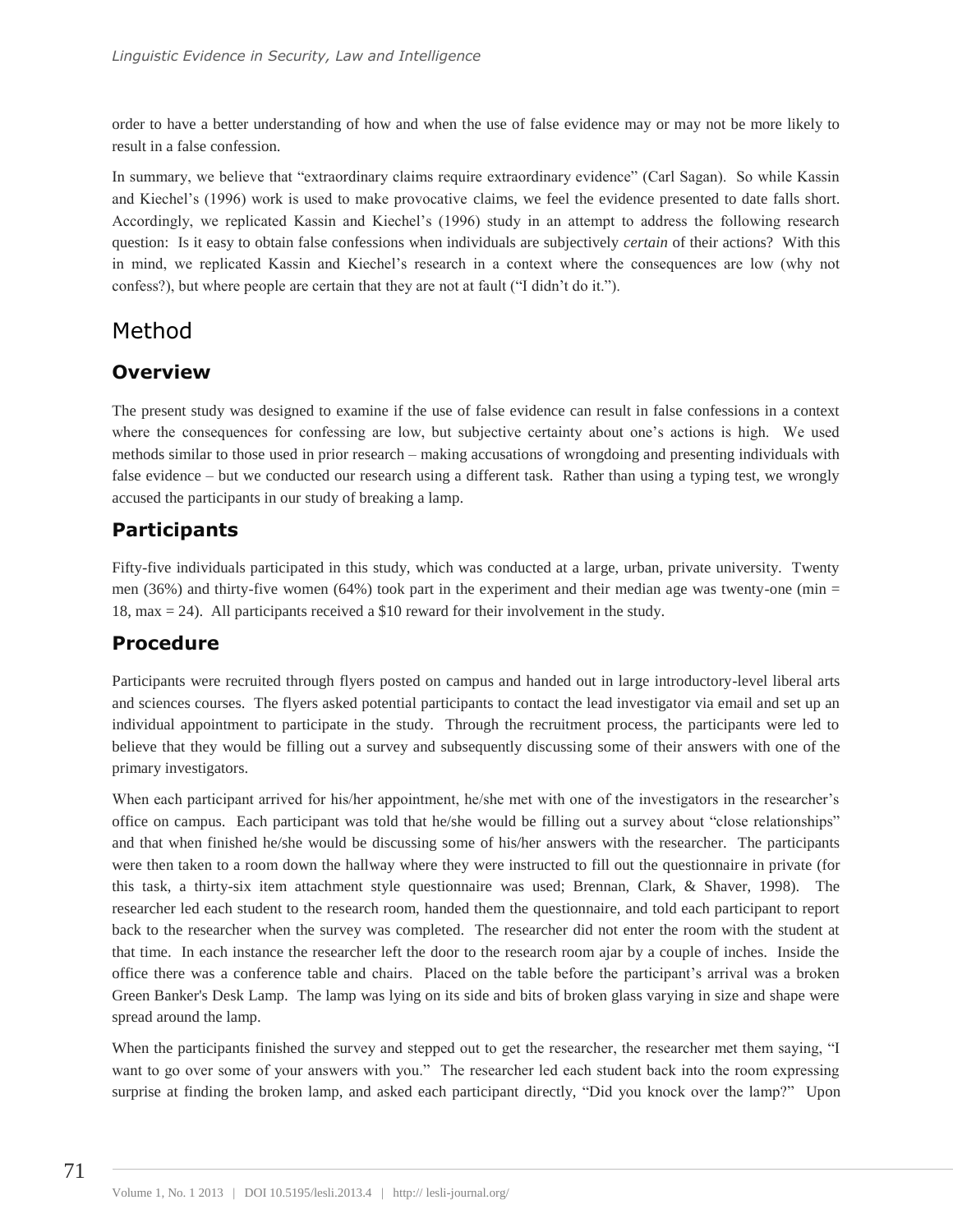receiving an initial denial, the researcher again asked the student if he/she broke the lamp – "Are you sure?" At this point, half of the participants were randomly confronted with *incriminating false evidence* provided by a confederate. In the false evidence condition ( $n = 26$ ), the department's administrative assistant, whose desk was located directly outside of the research office said, "I heard the lamp break while you were in there." The researcher then looked at the participant and asked again, "Are you sure you didn't break the lamp?" In the no false evidence condition  $(n = 29)$ , the researcher simply made the last accusation while the administrative assistant remained silent. The participants' verbal responses to these accusations were noted and served as the dependent outcome.

After the last accusation was made, the researcher ended the experiment and began debriefing the participants. During the debriefing process the researcher explained the true purpose of the experiment and probed the participants about their experience. Among other things, participants were asked about their perceptions of the situation, what they thought about the task, and why they responded the way they did. Overall, the participants were convinced someone else had broken the lamp and that they were being falsely accused of doing so. All but three students felt that the situation was "real" and that the researcher was accusing them of breaking the lamp (the responses from those three participants were excluded from the study, although their answers did not deviate from those reported below). The participants all said that they were aware of the lamp being broken before answering the question and they were all *certain* that they had not been responsible for breaking it. When asked why they were so certain – the participants said that "I saw the lamp when I sat down," "I didn't hear the lamp break," "I would have known if the lamp had been broke while I was in the room," etc. The participants believed that someone else, maybe the student before them or the cleaning staff, must have knocked the lamp over. In the false evidence condition, the participants were troubled and concerned that the administrative assistant had heard the lamp break while they were in the room, but knew that they were not responsible. Most participants reported feeling stress and anxiety when being wrongly accused of breaking the lamp, but all of the participants reported that the experiment was fun and interesting after it was over. Finally, the participants were asked what they thought might happen to them if they admitted to breaking the lamp. Only a few students mentioned that "maybe, you'd try to make me pay for it," but most said "nothing, I guess," etc. At the end of the debriefing session, the participants were instructed not to talk about the experiment with any one else, and all were given \$10 for their participation.

#### Results

The participants verbal responses were analyzed and coded for false admissions of blame (e.g., "maybe," "I might have," etc.) or denials of guilt (e.g., "no," "I didn't do it," etc.) Not a single participant confessed to breaking the lamp or even offered a response that suggested that they might be somehow responsible. Rather, only strong protestations of innocence were obtained. Participants strongly and explicitly denied breaking the lamp, even when presented with *incriminating false evidence.* Statements such as "no," "I didn't do it," "it was broken before," were commonly used by the participants. The follow-up accusation, "Are you sure?" only produced stronger denials, such as "I'm positive I didn't' do it," "Yes, I'm sure," "It was already broken," or "It was like that when I came in."

#### **Discussion**

The results of the current study are at odds with Kassin and Kiechel's (1996) study and three subsequent replications (Forrest et al., 2002; Horselenberg et al., 2003; Redlich & Goodman, 2003). In those studies, the vast majority of the participants accepted blame for something they did not do. Despite our best effort to obtain confessions using similar methods, we could not obtain a single false confession. The prior studies all relied on a typing test and tried to obtain admissions of guilt by wrongly accusing the participants of accidentally hitting a key they were explicitly told to avoid. We, on the other hand, placed the students in a room with a broken lamp and subsequently accused them of breaking it. All of the studies, including the present one, made use of *false incriminating evidence* when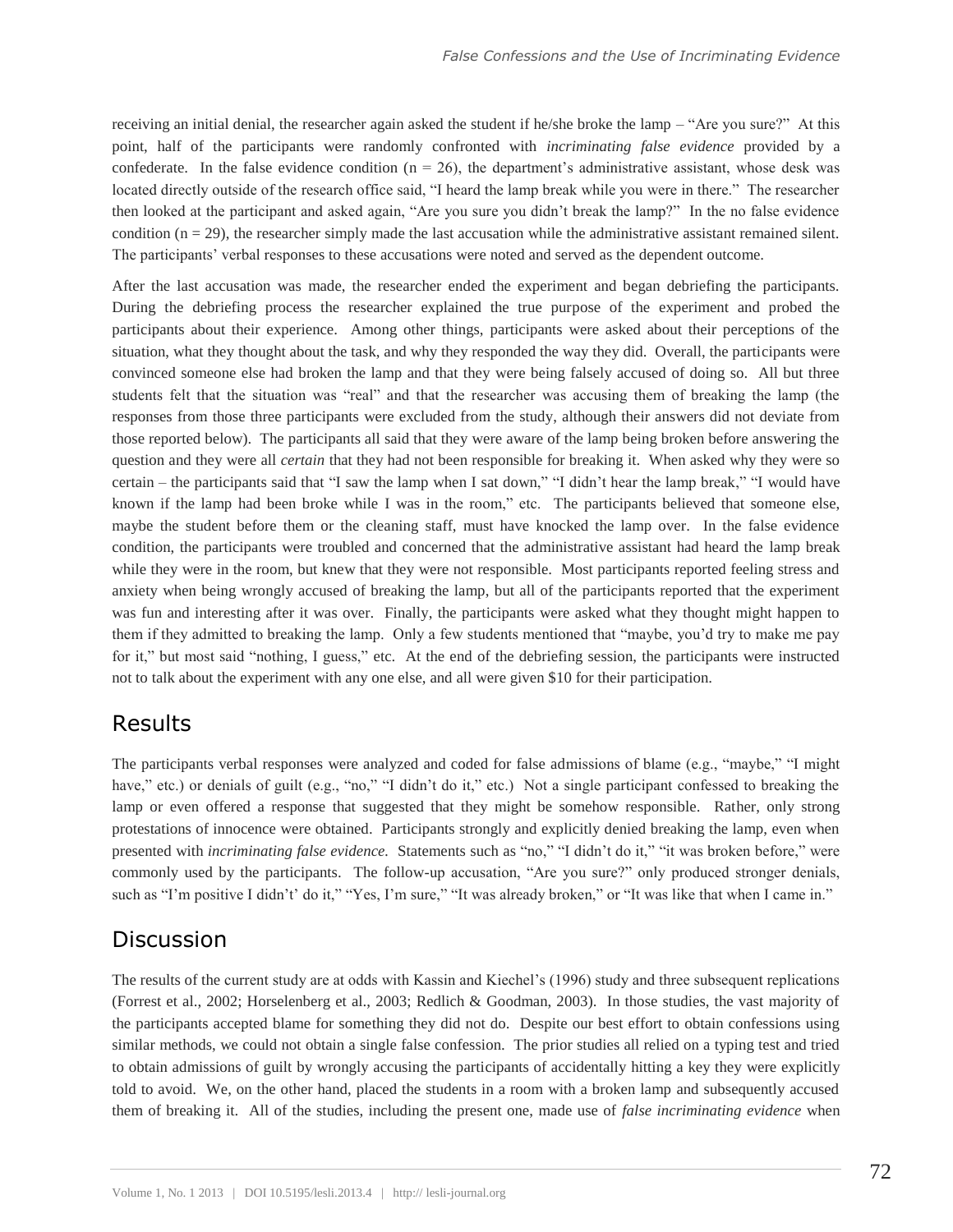trying to obtain a false admission of guilt. Again, in the prior studies, most of the participants confessed – in our study, no one did.

We believe that the disparity between our results and prior research stems from the difference in the level of *uncertainty* (subjective awareness about one's behavior) inherent in breaking a lamp versus hitting the wrong key during a typing test. The participants in our study were *certain* they did not break the lamp, and even when confronted with false evidence they did not confess. We believe that the participants in the prior typing-test studies were more uncertain of their actual culpability, and as such they were more willing to offer an admission of guilt. Accordingly, we argue that *subjective knowledge* is most likely the decisive factor underlying people's willingness to offer a false confession in the experimental research that has been reported to date.

We hope that the present study will generate more research and debate about false confessions, the situations in which they are likely to occur, and how to best prevent them from happening. We also hope that our research will lead to more careful citation of prior work on the topic. As noted earlier, Kassin and Kiechel's (1996) research is often used to make the point that false confessions are easy to obtain, especially when *false evidence* is brought to bear. We believe that the real message underlying Kassin and Kiechel's (1996) work is not about the problems underlying the use of *false evidence*, but the problematic nature of interrogating individuals who may lack subjective awareness of their behavior – using *false evidence* tends to make a bad situation worse.

While we think that our study helps raise the possibility that *subjective awareness* of one's own behavior may be the decisive factor underlying the false confessions obtained in prior experimental research, the present study is not without its limitations. Our situational task, while designed to involve a high level of subjective awareness (like most crimes) does not necessarily mean that our results apply to interrogations in the real world. In real life, interrogations involve a lot more than asking accusatory questions for a very brief period of time. As such, our results may only pertain to situations similar to the one used in our study. Perhaps if we had spent more time questioning our participants and had been able to employ more interrogation techniques we might have obtained at least one false confession. This limit notwithstanding, we do think that our work can help evaluate interrogation practices. We believe that our work helps to highlight the important role of *subjective uncertainty* in the prior experimental studies reported to date. As such, we believe that at the very least, practitioners should exercise extreme caution when questioning individuals who may lack knowledge or awareness of their own behavior.

In summary, investigators need to use interrogation techniques to question suspects in an attempt to resolve crimes in a democratic society. And scholars have the difficult task of examining the interrogative process to ensure that individuals' constitutional rights against self-incrimination are protected, while also helping to identify interrogation practices that are effective. More debate, research, and discussion will be needed to help resolve these complex issues.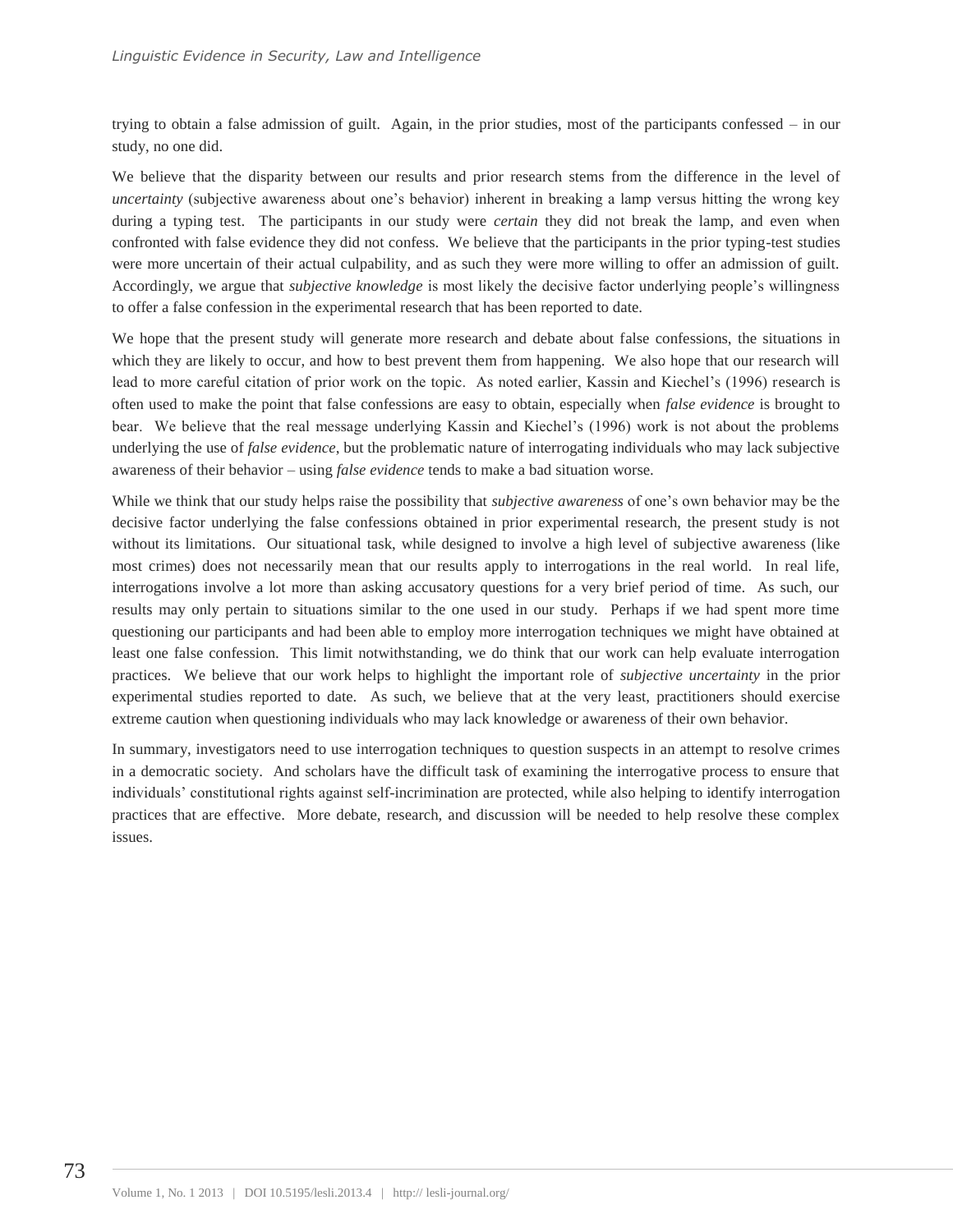#### References

Agar, J. R. (1999). The admissibility of false confession expert testimony. *The Army Lawyer, August,* 26- 42.

Brennan, K. A., Clark, C. L., & Shaver, P. R. (1998). Self-report measures of adult attachment: An integrative overview. In J. A. Simpson & W. S. Rholes (Eds.), *Attachment theory and close relationship*  (pp. 46-76). New York: Guilford Press.

Conti, R. P. (1999). The psychology of false confessions. *Journal of Credibility Assessment and Witness Psychology, 2*, 14-36.

Forrest, K, D., Wadkins, T. A.., & Miller, R. L. (2002). The role of preexisting stress on false confessions: An empirical study. *Journal of Credibility Assessment and Witness Psychology*, *3*, 23-45.

Freyd, J. J. (1996). The science of memory: Apply with caution. *Traumatic StressPoints, 10,* 1 & 8.

Garven, S., Wood, J.M., Malpass, R.S., & Shaw, J.S. (1998). More than suggestion: The effect of interviewing techniques from the McMartin Preschool case. *Journal of Applied Psychology, 83*, 347-359.

Gleaves, D. H., & Freyd, J. J. (1997). Questioning additional claims abut the false memory syndrome epidemic. *American Psychologist, 52,* 993-994.

Hoeffel, J. C. (2002). The sixth amendment's lost clause: Unearthing compulsory process. *Wisconsin Law Review*, 1275-1361.

Hoffman, H. G., Granhag, P. A., Kwong See, S. T., & Loftus, E. F. (2001). Social influences on reality monitoring decisions. *Memory and Cognition*, 29, 394-404.

Honts, C. R. (1996). Criterion development and validity of the CQT in field application. *The Journal of General Psychology, 123,* 309-324.

Horselenberg, R., Merckelbach, H., Josephs, S. (2003). Individual differences and false confessions: A conceptual replication of Kassin and Kiechel. *Psychology, Crime & Law, 9,* 1-8.

Kassin, S. M. (1997). The psychology of confession evidence. *American Psychologist*, *52,* 221-233.

Kassin, S. M., & Kiechel, K. L. (1996). The social psychology of false confessions: Compliance, internalization, and confabulation. *Psychological Science, 7*, 125-128.

Kassin, S. M., Goldstein, C. C., & Savitsky, K. (2003). Behavioral confirmation in the interrogation room: On the dangers of presuming guilt. *Law and Human Behavior, 27,* 187-203.

Lassiter, G. D. (2002). Illusory causation in the courtroom. *Current Directions in Psychological Science, 11*, 204-208.

Lassiter, G. D., Geers, A. L., Handley, I. M., Weiland, P. E., & Munhall, P. J. (2002). Videotaped interrogations and confessions: A simple change in camera perspective alters verdicts in simulated trials. *Journal of Applied Psychology, 87*, 867-874.

Lassiter, G. D., Geers, A. L., Munhall, P. J., Handley, I. M., & Beers, M. J. (2001). Videotaped confessions: Is guilt in the eye of the camera? In M. P. Zanna (Ed.), *Advances in experimental social psychology*, (Vol. 33, pp. 189–254). New York: Academic Press.

Leo, R. A., & Ofshe, R. J. (1998). The consequences of false confessions: Deprivations of liberty and